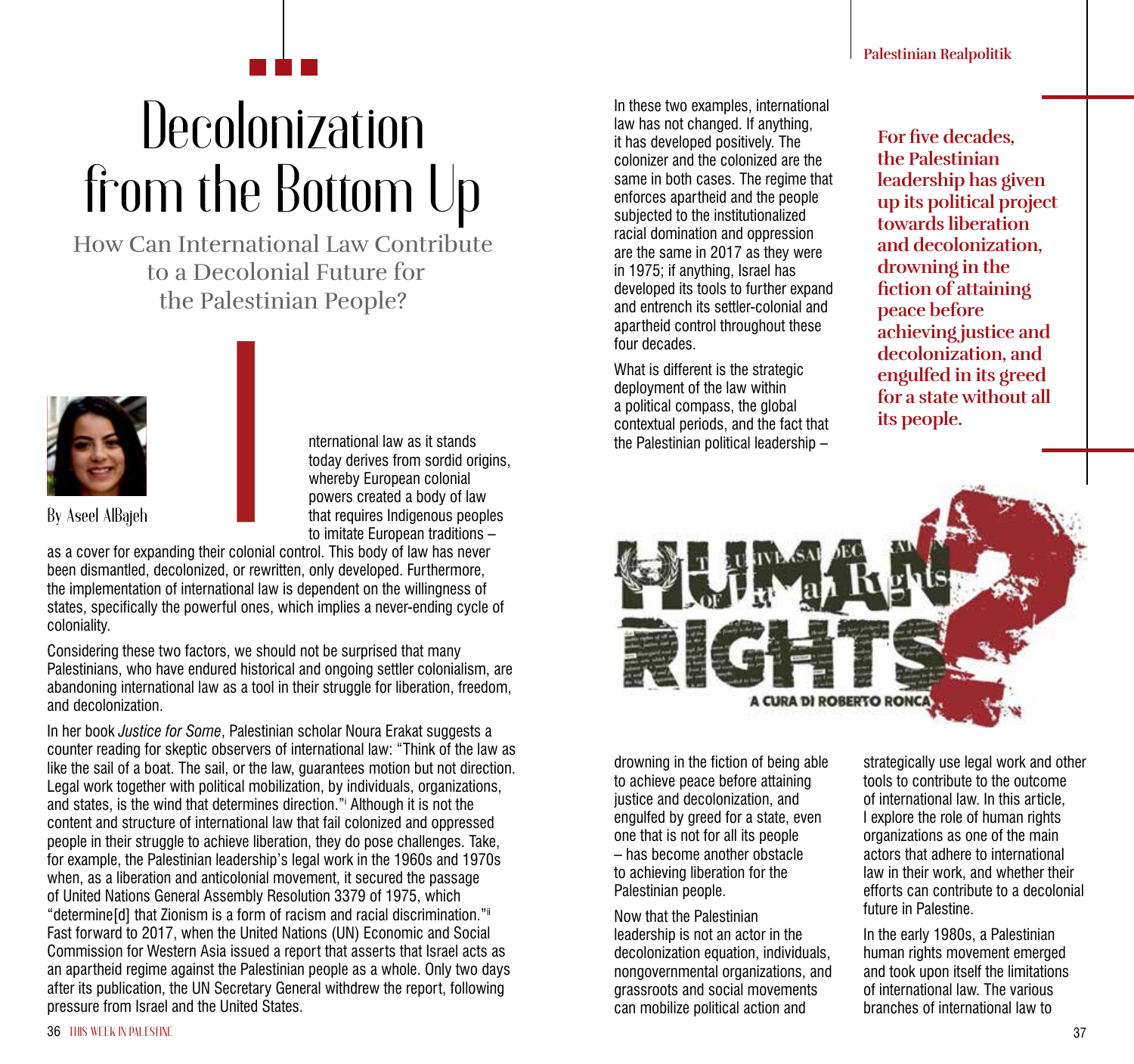

 $\blacksquare$  A demonstrator poses with a Palestinian flag outside the ICC during a rally urging the court to prosecute Israel for alleged war crimes. The Hague, Netherlands, November 29, 2019. AP photo-Peter Dejong.

which the movement adheres in its vision to advance the promotion for human rights and justice in Palestine are imperfect.

**Law in itself cannot transform the power asymmetry that sustains colonialism and injustice. It is just a tool like any other tool and should be accompanied by political mobilization in the pursuit of decolonization and liberation.**

One of the central branches of international law used by the movement is international humanitarian law, which has governed the Israeli occupation since 1967. This body of law is essential to ensure protection, but such protection is limited to the Palestinians who currently live in the West Bank and the Gaza Strip. International humanitarian law further turns a blind eye to any violation before 1967 and as such fails to expose the underlying nature of or provide a remedy for Israel's historical and ongoing settlercolonial structure. Not to mention that this body of law considers occupation to be a matter-of-fact structure; thus, only the actions undertaken within the occupation can be challenged.

A second body of international law, international criminal law – which centers on holding accountable individuals who are responsible

for heinous crimes – is limited as well by the fact that it is only one facet of justice. Not to belittle the importance of the International Criminal Court's announcement on March 4, 2021, that it will open a full criminal investigation into the committing of international crimes in the occupied Palestinian territory, which is seen by many as a way to challenge Israel's impunity. But prosecuting a few perpetrators will not achieve reparations for historical and ongoing violations, including the right of Palestinian refugees to return to their homes. Neither can courts prosecute an entire structure of power or unpack the root causes of injustice.

Thirdly, international human rights law, which is also applicable in the Palestinian context, is central to the promotion of individual and collective rights and freedoms, including the right of people to self-determination that is binding for all states. Yet, by itself, this body of law remains insufficient to capture and dismantle the Israeli settler-colonial structure.

The Palestinian human rights movement has also employed the apartheid framework to describe Israel as a regime that institutionalizes racial domination and oppression over the Palestinian people. The framework captures the Palestinian people as a whole, including Palestinian citizens of Israel, Palestinians in the occupied Palestinian territory, and Palestinian refugees and exiles abroad, challenging Israel's strategic fragmentation policy that targets the Palestinian people. The apartheid framework opens the door for holding the state responsible and assigning individual criminal responsibility to the perpetrator.

**In Palestine, a Zionist settler-colonial project maintains an apartheid regime, violates provisions of international human rights and humanitarian law, and commits crimes against humanity and war crimes against the Palestinian people. This Zionist settlercolonial project has created a new political reality for the Palestinian people and rendered them indigenous.**

An apartheid framework does not ensure decolonization, however. Ending apartheid in South Africa has not resulted in decolonization, as the liberation movement put much focus on the racial state but not on the colonial past or racial capitalism. Today, post-apartheid South Africa remains one of the most unequal countries in the world, bogged down by the legacy of South Africa's colonial past, racial capitalism, and the adoption of the neoliberal economic paradigm after the country's political transition.<sup>iii</sup>

In Palestine, all of the abovementioned legal frameworks are symptoms of the Israeli settlercolonial regime. After all, to describe the situation accurately, one must admit that it is the Zionist settler-